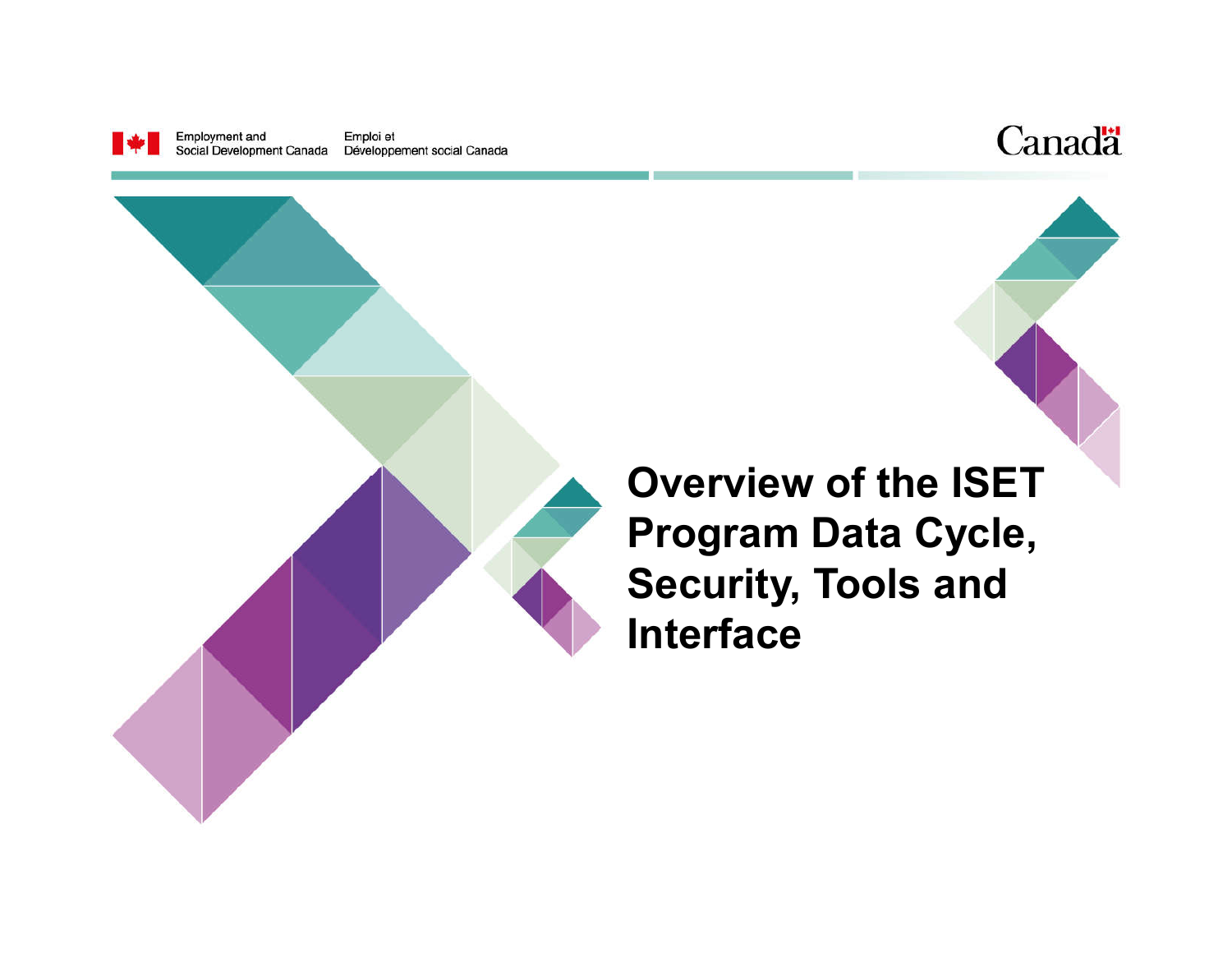# **Indigenous Labour Market Programs Data Cycle**



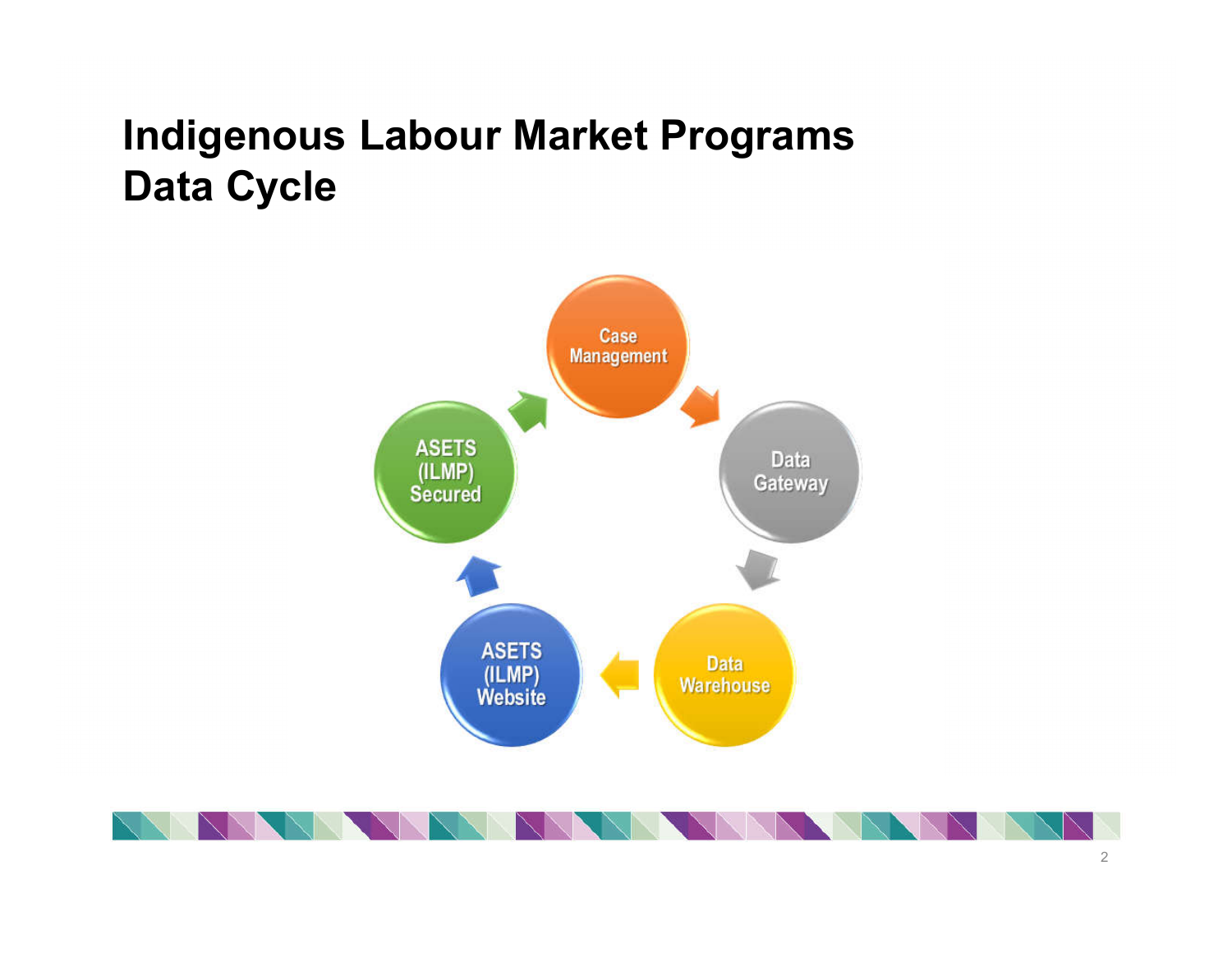

Employment and<br>Social Development Canada Emploi et Développement social Canada



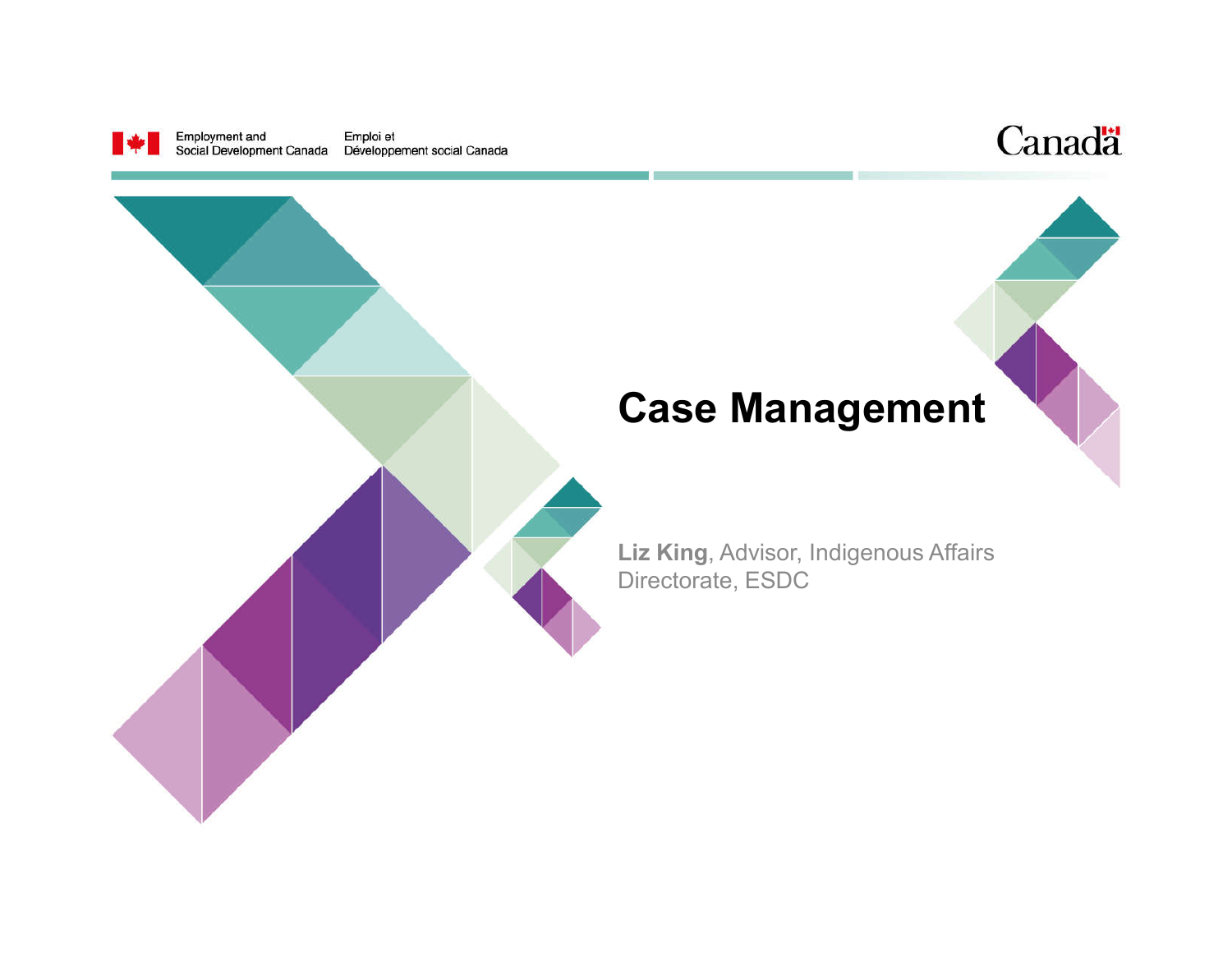

Employment and Emploi et Social Development Canada Développement social Canada



## **Data Gateway: One & Two-way usage**

**Martin Pregent**, Team Lead, Senior Technical Analyst, Client Service Solution and Solution Development IITB, ESDC

**Pierre Hotte**, Manager, Client Service Solution and Solution Development IITB, ESDC

**Karen Luce**, Business Expertise Consultant, Benefits Delivery Services Branch, W-T Region, Service Canada

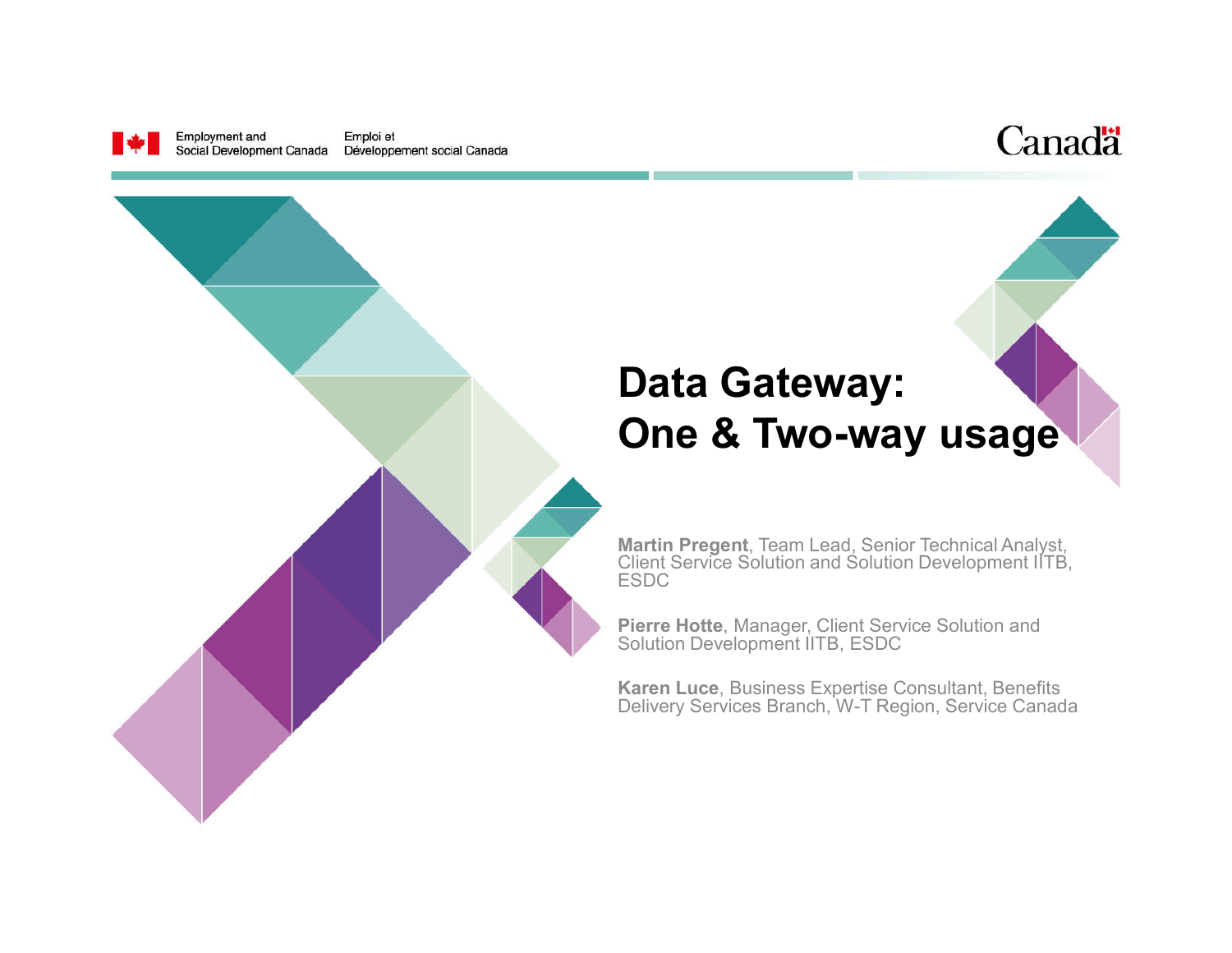### **What is Data Gateway?**

#### • **Data Gateway**

– **Allows secure file exchange (upload-download) for external partners with various government of Canada departments under an authorized information exchange agreement or program.**

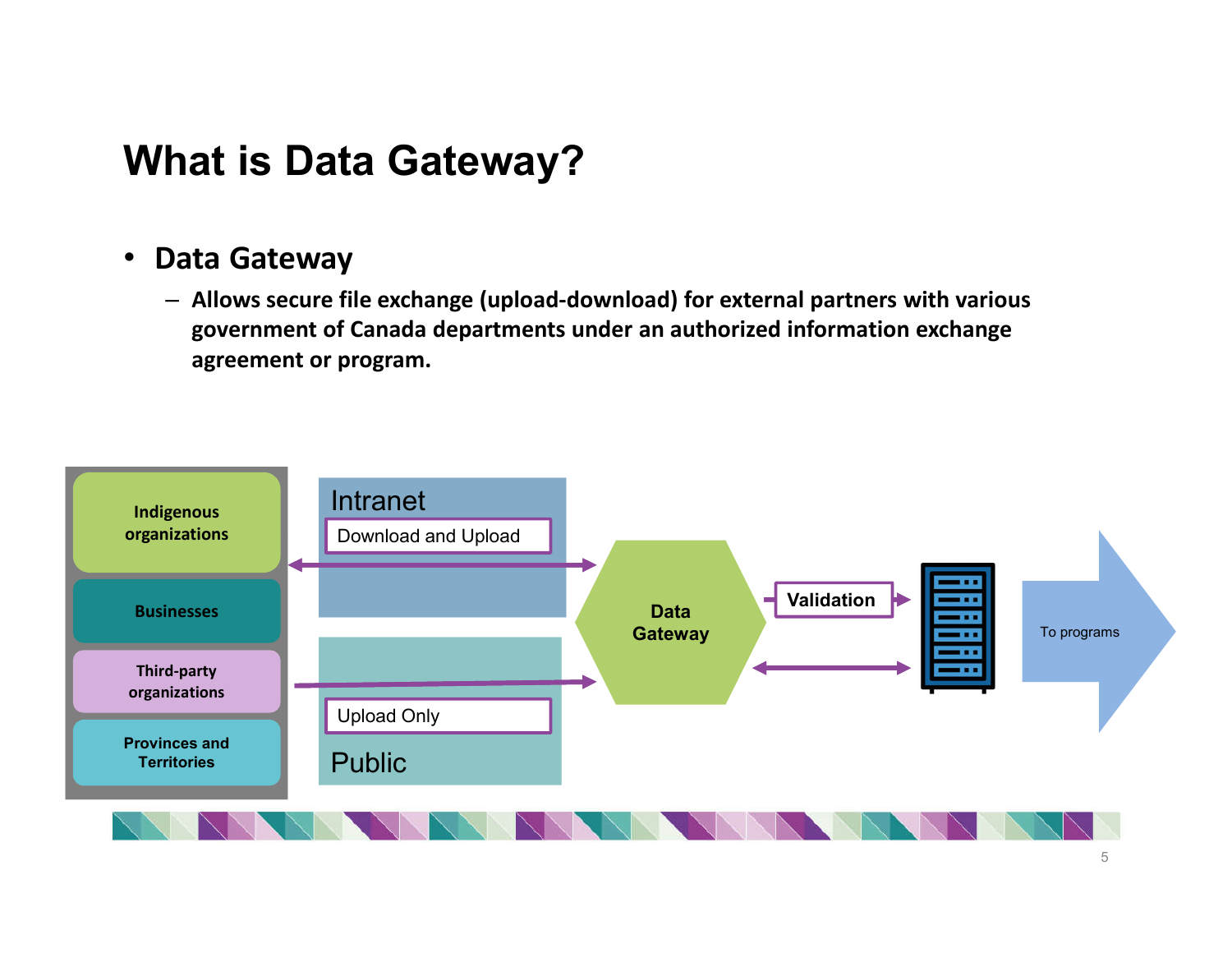#### **Why was it built?**

To support the Indigenous and LMDA Agreement holders in the delivery of Back to work Measures

#### **LMDA's and Indigenous data lifecycle** Cycle de vie des données autochtones et des EDMT

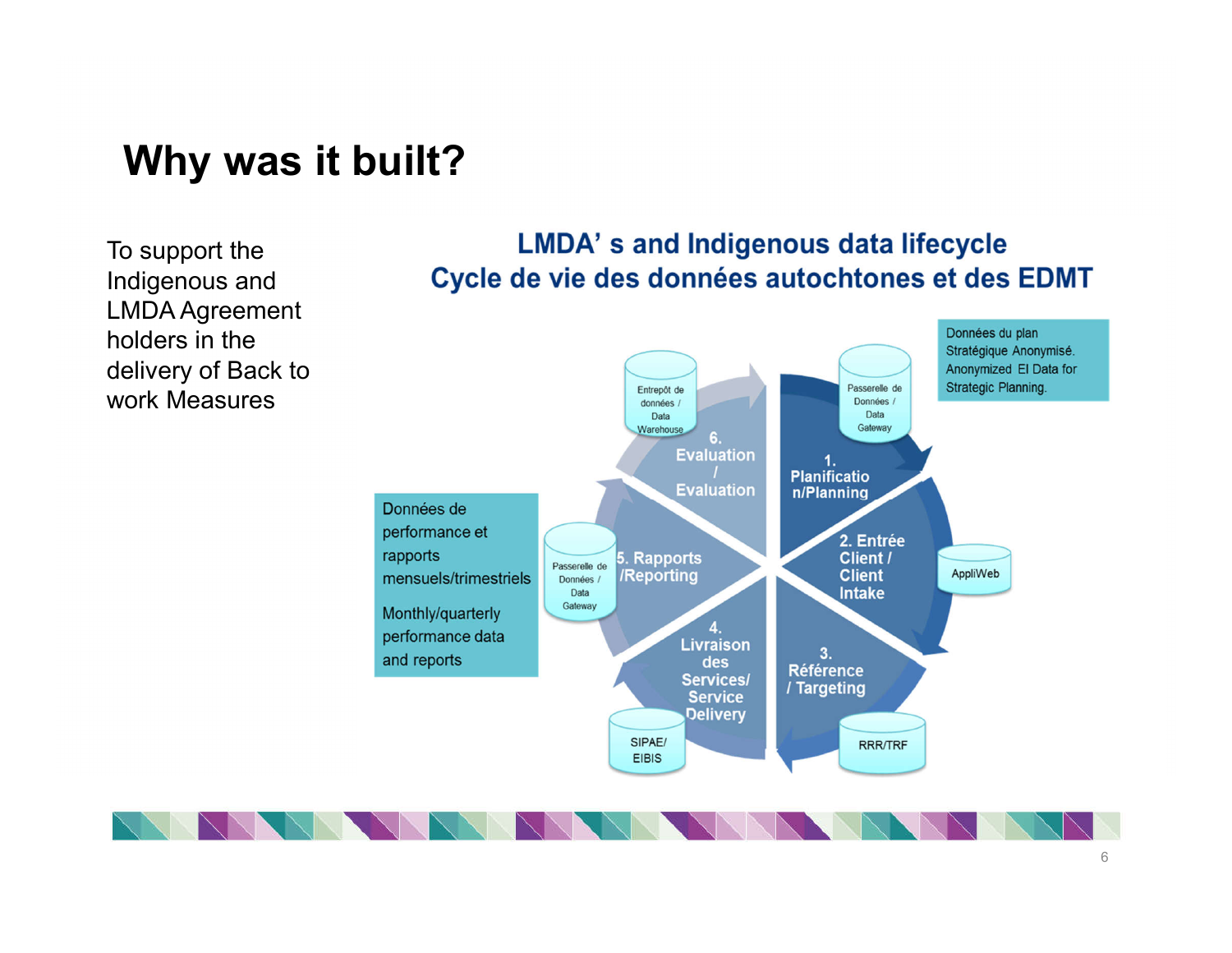# **Data Gateway, more than document upload!**



- **Secure and unified upload-download tool.**
- **Designation of authorized users to access upload-download for each program.**
- **Data Administration Management Network validation broker.**
- **File dispatcher.**
- **Partner Applications Messaging System (PAMS)**



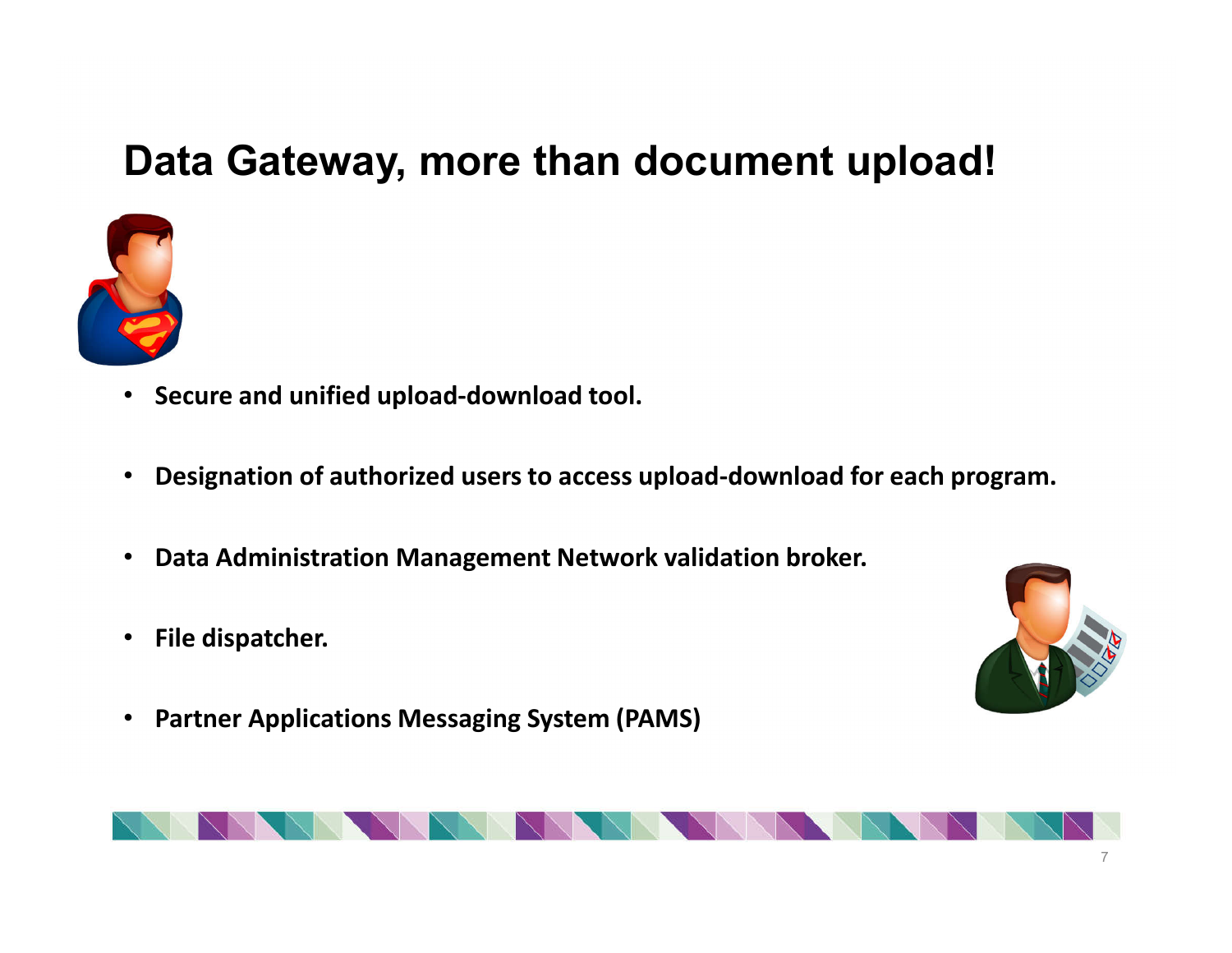# **Prerequisites of the Data Gateway download?**



- **An ESDC Active Directory (AD) account along with an Entrust eGrid is required for external users who need to download files shared with them.**
- **AppGate connection with the AD Account and the eGrid will grant access to the secured intranet version of the Data Gateway web application.**
- **External users will be authenticated with the same AD Account credentials inside the Data Gateway.**

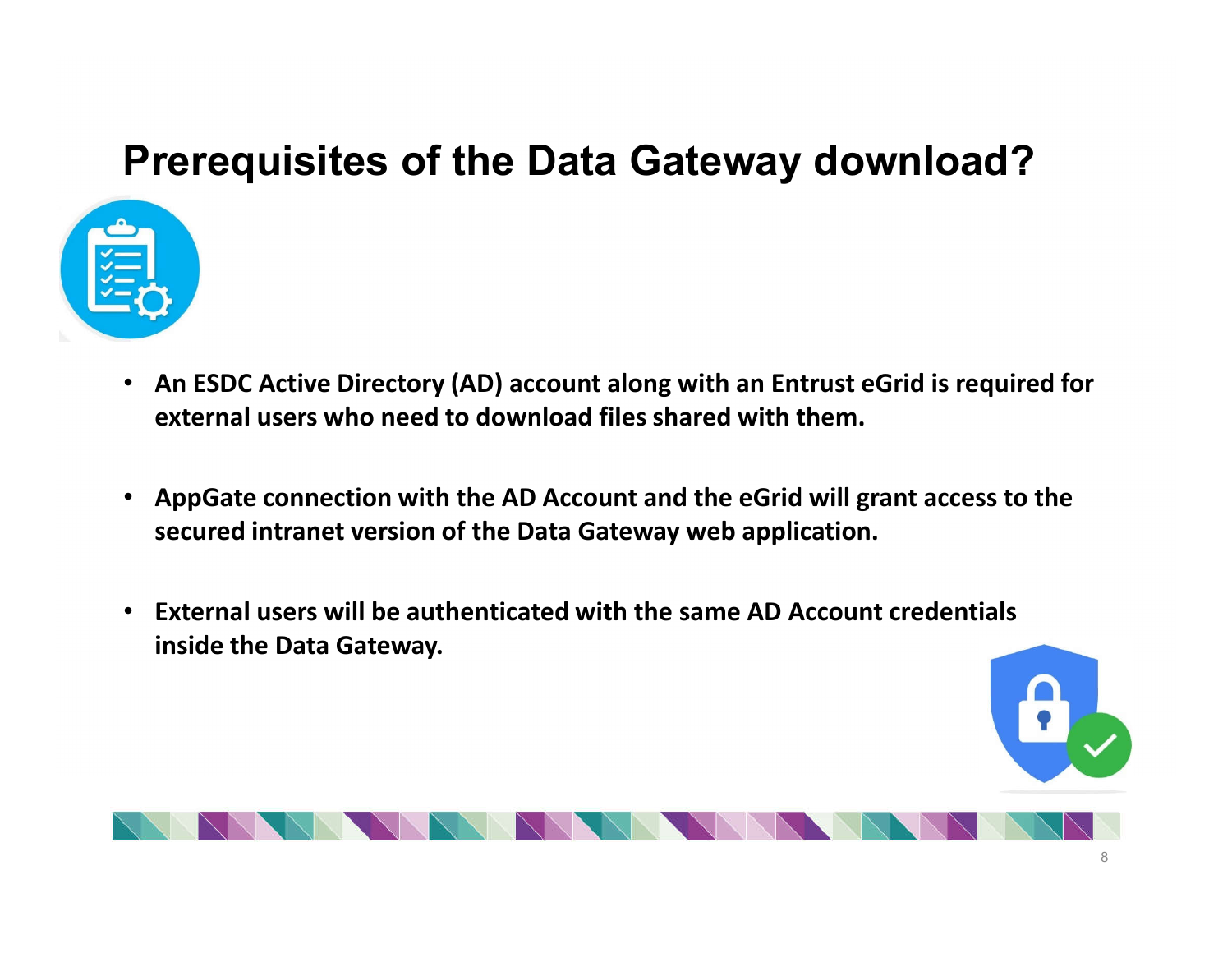# **Data Gateway download functions**



- GoC Data Gateway Administrators (and Managers) will share files with their external users for a specific data exchange program using the Data Gateway Administration application.
- Multiple files can be shared to one or several users of a selected organization/program.
- External users will be notified, if the notification option is enabled, that files are available for download once the users are logged into the application.
- The expiry date is mandatory on shared files. At the expiry date, the files will no longer be available to external users.

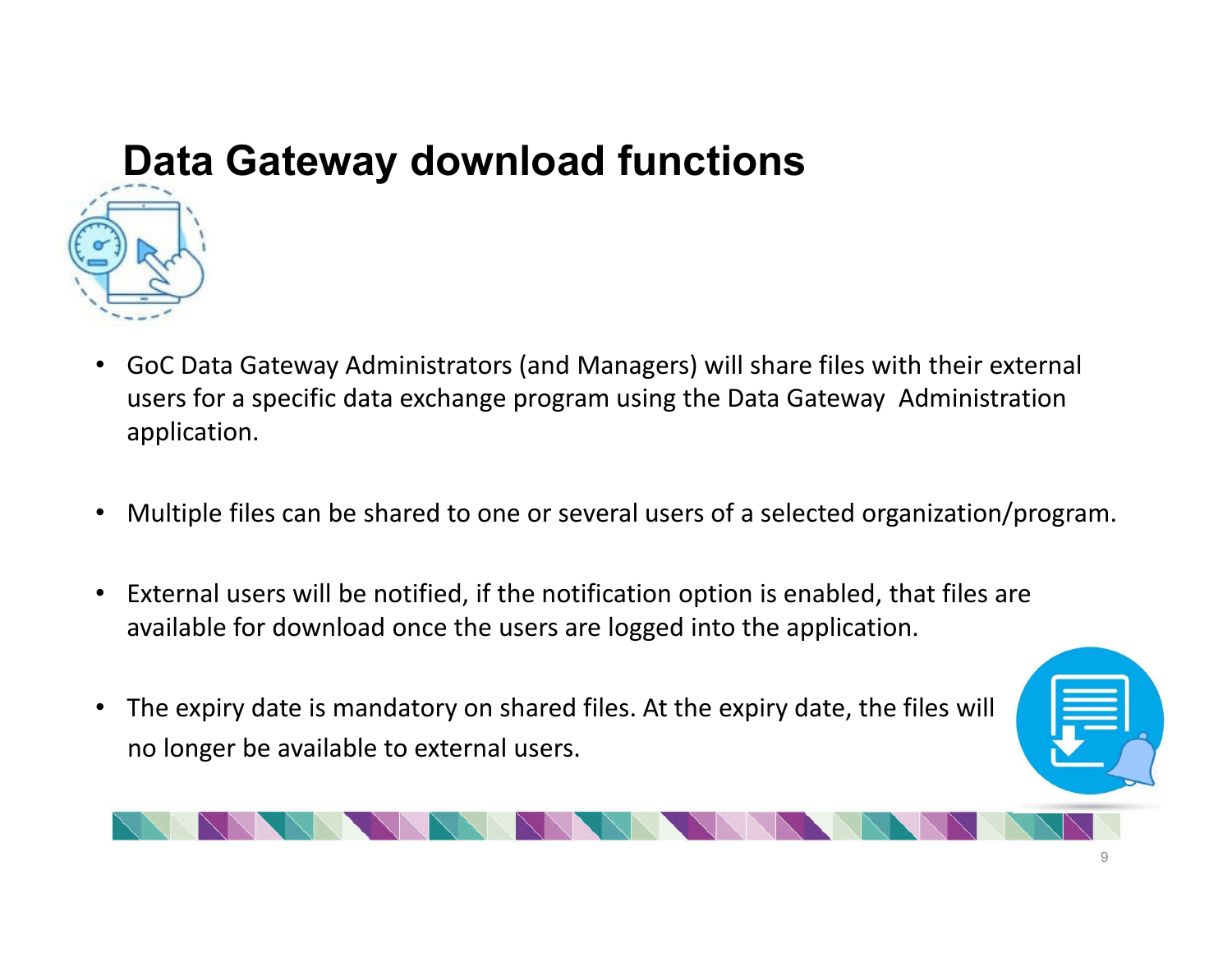# **Download Demo (1/3)**

**Administrators and Managers can share files to be made available for download with their users.**

| <b>B</b> Session Information                                                                       |               |                                                                                                                                                                                                                                                                          |
|----------------------------------------------------------------------------------------------------|---------------|--------------------------------------------------------------------------------------------------------------------------------------------------------------------------------------------------------------------------------------------------------------------------|
| Administrator: martin.menard                                                                       |               |                                                                                                                                                                                                                                                                          |
|                                                                                                    |               |                                                                                                                                                                                                                                                                          |
| * Select an organization (required):                                                               |               |                                                                                                                                                                                                                                                                          |
|                                                                                                    | $\checkmark$  |                                                                                                                                                                                                                                                                          |
| History page, otherwise leave the selection blank to view all records with any organizations.      |               | If you want to wew File Shared History for a specific organization, select one from the organization dropdown list, then go File Shared                                                                                                                                  |
| Select a program (required):                                                                       |               |                                                                                                                                                                                                                                                                          |
|                                                                                                    |               |                                                                                                                                                                                                                                                                          |
| under selected organization or any organizations if leave organization selection blank.            |               | If you want to view File Shared History for a specific program, select one from organization dropdown list and one from program<br>dropdown list, then go File Shared History page, otherwise leave the program selection blank to view all records with any programs of |
| * Select users (required):                                                                         |               |                                                                                                                                                                                                                                                                          |
| deselect them:                                                                                     |               | You can move users between the Users Available list (left) and the Selected Users list (right) in order to select or                                                                                                                                                     |
| - Select one or more users and use the < or > buttons to move them from a list to another          |               |                                                                                                                                                                                                                                                                          |
| - To select all users at once, simply hit the << or >> buttons to move them from a list to another |               |                                                                                                                                                                                                                                                                          |
| <b>Users Available:</b>                                                                            |               | <b>Selected Users:</b>                                                                                                                                                                                                                                                   |
|                                                                                                    | >             |                                                                                                                                                                                                                                                                          |
|                                                                                                    | $\rightarrow$ |                                                                                                                                                                                                                                                                          |
|                                                                                                    |               |                                                                                                                                                                                                                                                                          |
|                                                                                                    | ë             |                                                                                                                                                                                                                                                                          |
|                                                                                                    | éè            |                                                                                                                                                                                                                                                                          |
|                                                                                                    |               |                                                                                                                                                                                                                                                                          |
| * English description (required):                                                                  |               |                                                                                                                                                                                                                                                                          |
| * French description (required):                                                                   |               |                                                                                                                                                                                                                                                                          |
|                                                                                                    |               |                                                                                                                                                                                                                                                                          |
| * Select Files (required):                                                                         |               |                                                                                                                                                                                                                                                                          |
|                                                                                                    |               | Browse.                                                                                                                                                                                                                                                                  |
|                                                                                                    |               | To upload multiple files, click on the "Browse" button and use the SHIFT or CTRL key to select them. Please note that the total size of all                                                                                                                              |
| the files selected cannot be over 100Mb)                                                           |               | * Expiry Date (YYYY-MM-DD) (required):                                                                                                                                                                                                                                   |
| File will expire in:                                                                               |               |                                                                                                                                                                                                                                                                          |
|                                                                                                    |               |                                                                                                                                                                                                                                                                          |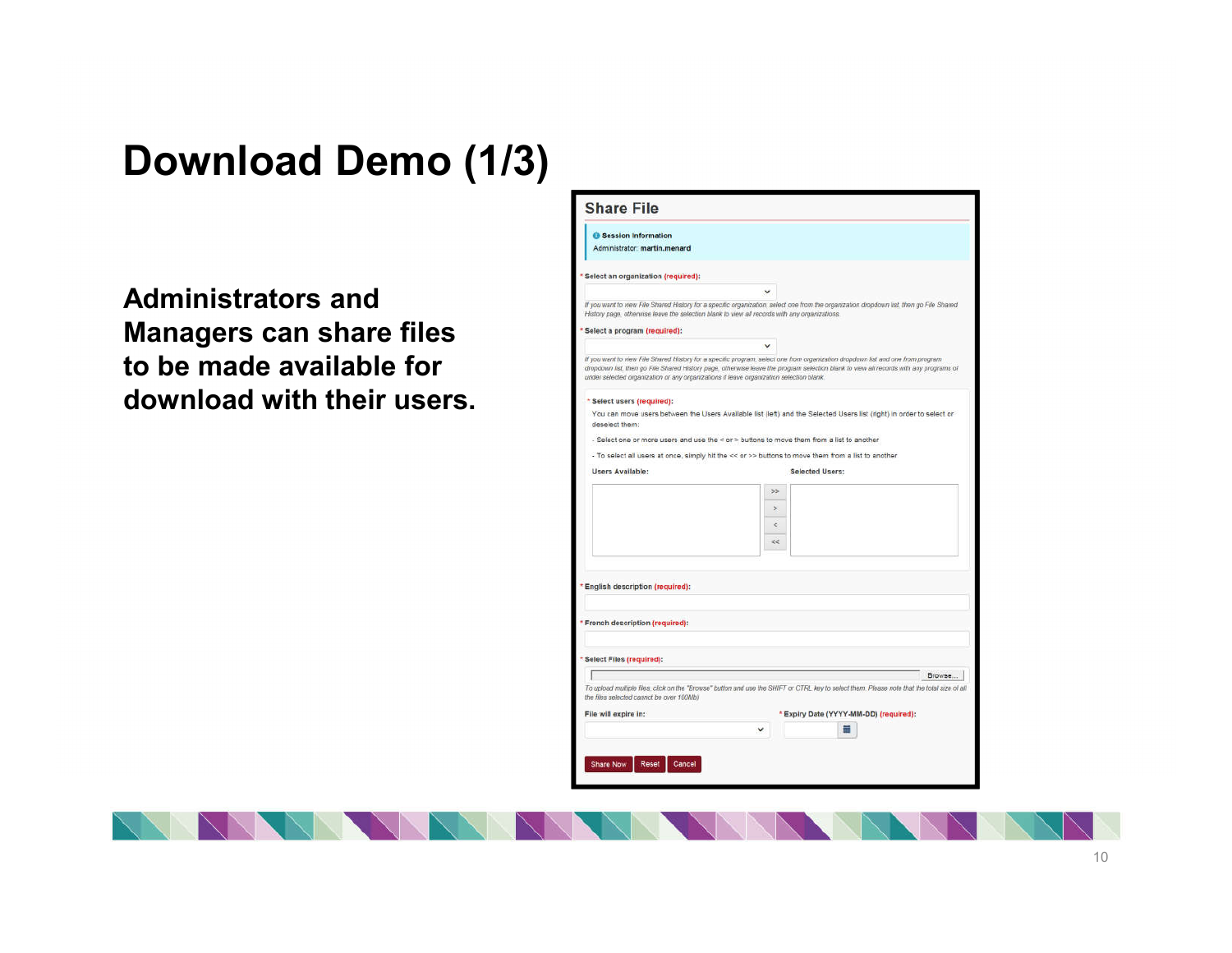# **Download Demo (2/3)**

| Data Gateway - Home Page                                                     |
|------------------------------------------------------------------------------|
| <b>6</b> Session Information<br>User: martin.menard<br>Session Number: 70520 |
| <b>Upload Files</b>                                                          |
| <b>Select an organization</b>                                                |
| Select an organization and click on the desired action:                      |
| --- Select an organization --- V                                             |
| View History<br><b>Upload File</b>                                           |
| $\mathbb{Z}$<br><b>Download Files</b><br>Files available for download (1)    |

**On the client side, a button will appear and the file will be available for the user to download.**

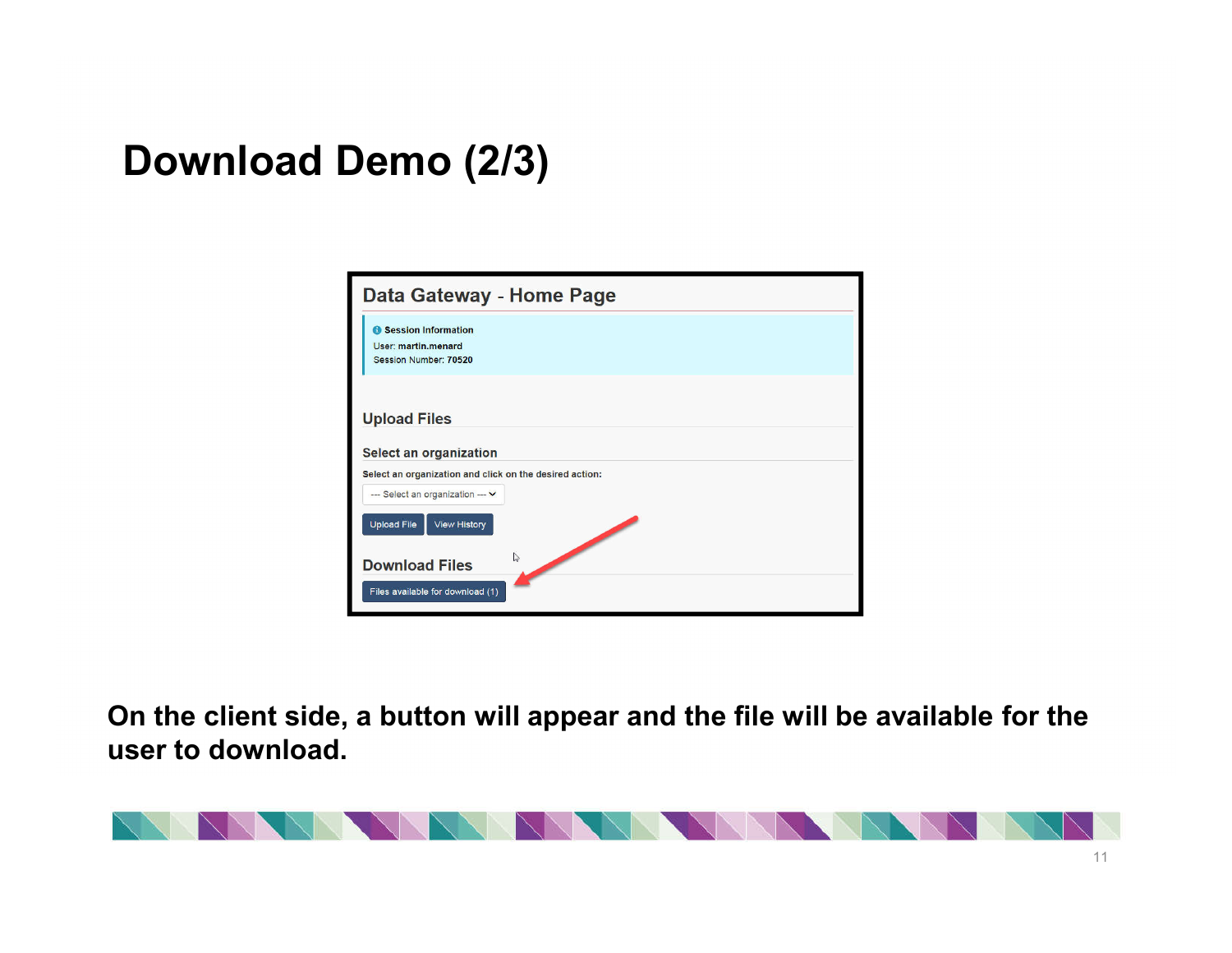## **Download Demo (3/3)**

|                               |                                                                                                          |                     |                    | Data Gateway - Download File |                       |                             |                              |                       |
|-------------------------------|----------------------------------------------------------------------------------------------------------|---------------------|--------------------|------------------------------|-----------------------|-----------------------------|------------------------------|-----------------------|
|                               | Session Information<br>User: martin.menard<br>Session Number: 70520<br>Click a file name to download it: |                     |                    |                              |                       |                             |                              |                       |
| <b>Date</b><br><b>Shlared</b> | <b>Shared By</b>                                                                                         | File<br><b>Name</b> | <b>Description</b> | <b>Organization</b>          | Program               | File<br><b>Size</b><br>(KB) | <b>Expiry</b><br><b>Date</b> | <b>Delete</b><br>File |
| 2019-06-<br>04 14:01          | <b>MARTIN</b><br><b>MÉNARD</b>                                                                           | new<br>3.txt        | Test <sub>2</sub>  | Province de<br>Québec        | <b>ACCOUNTABILITY</b> | 1                           | $2019 -$<br>$07 - 10$        | 侕                     |
| <b>Delete All Files</b>       |                                                                                                          |                     |                    |                              |                       |                             |                              |                       |

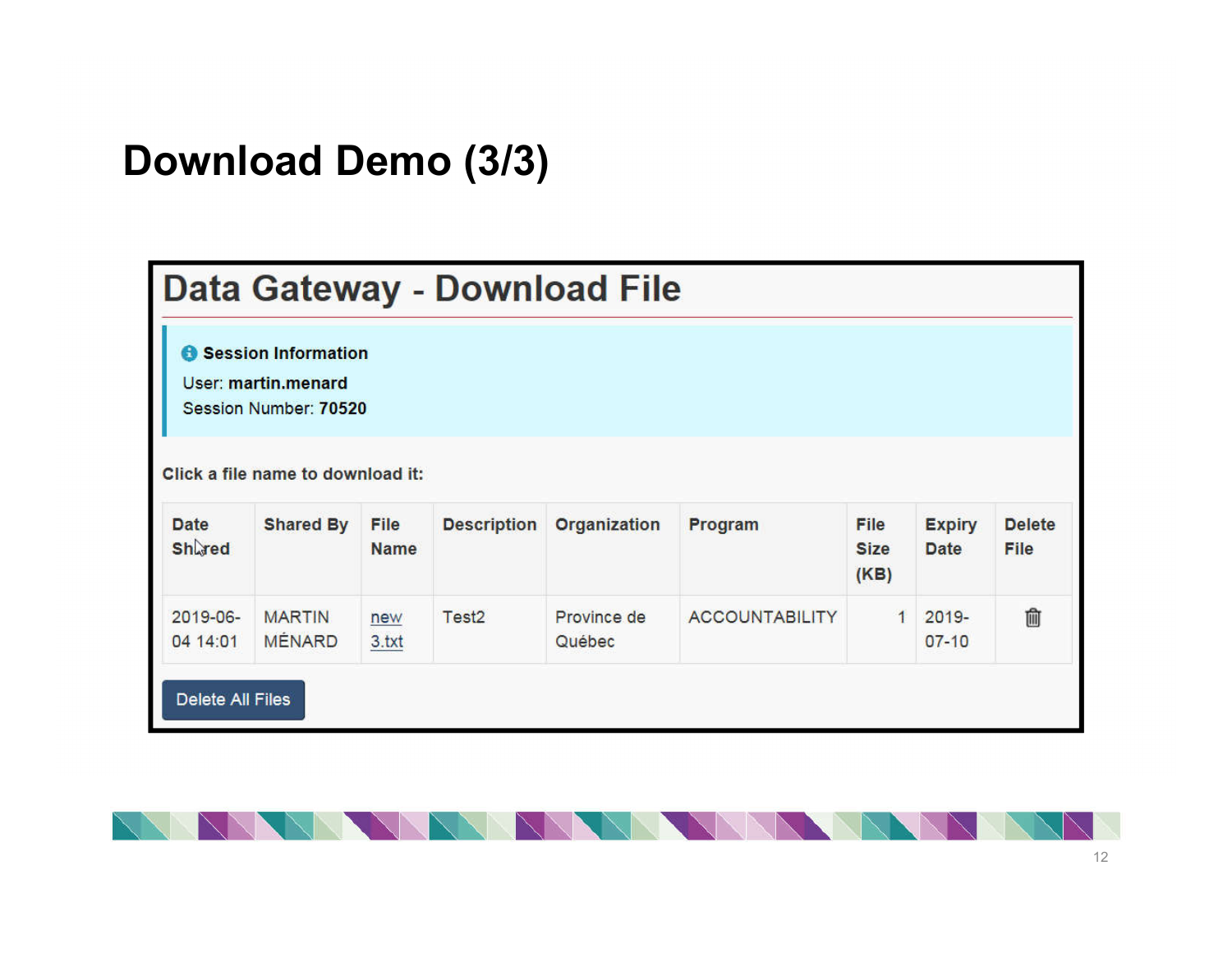

Employment and<br>Social Development Canada Emploi et Développement social Canada





#### **Data Warehouse**

**Marion Lemieux,** Senior Business Analyst, Management Information Systems Team (MIST), ESDC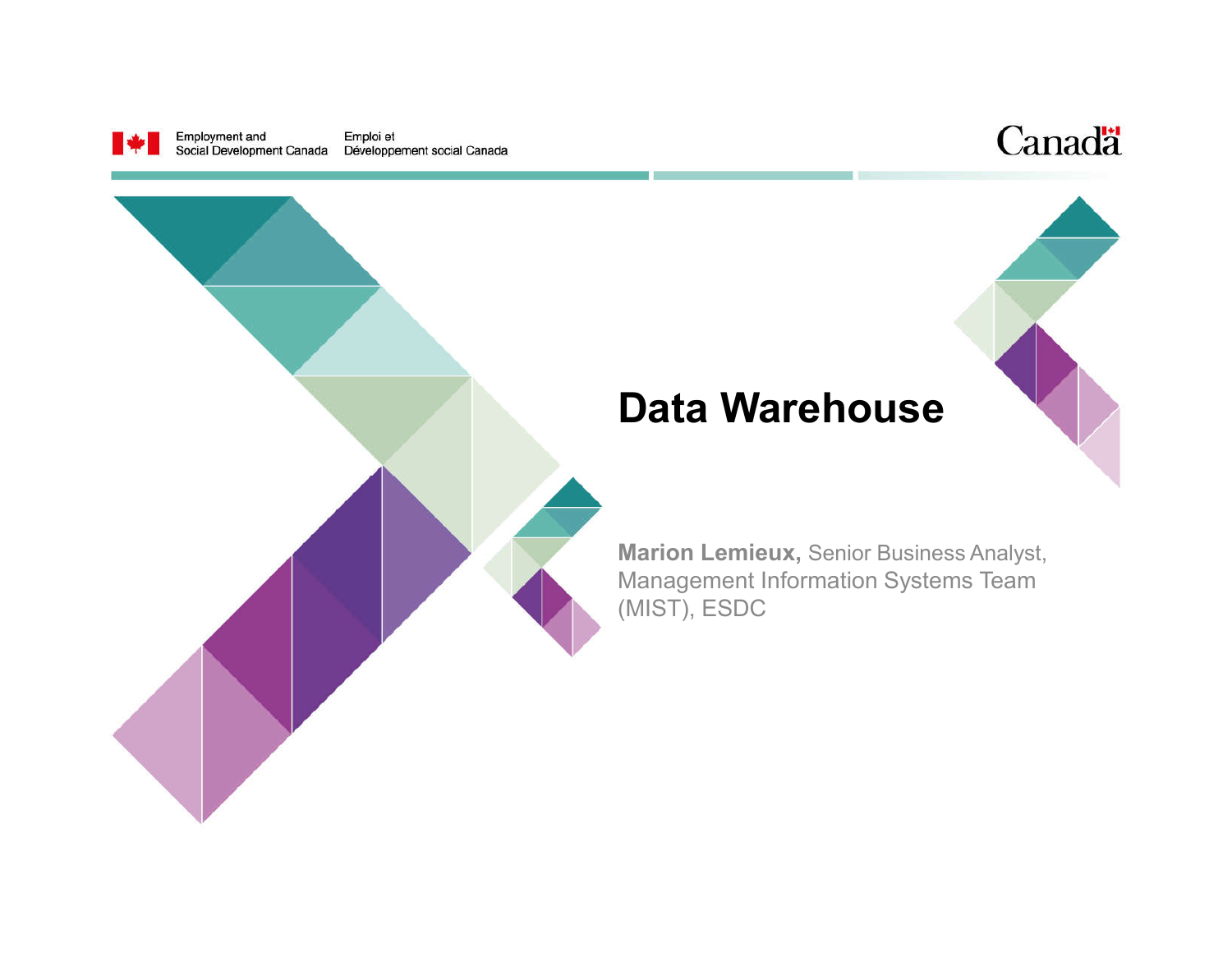### **Data Warehouse for Labour Market Program Data**

- The Data Warehouse project is designed to receive data from provinces/territories and Indigenous organizations to meet the needs of recently revised performance measurement strategies in agreements signed by ministers in March 2018 (winter 2019 for the Indigenous agreements).
- Brings the data for all of the main SEB labour market programs (LMDAs, WDAs, new ISET Program data) into one environment
- Allow data exchange standardization (XML)
- Supports timely reporting and data dissemination
- Stores information in a secure environment
- Connection to ASETS (ILMP) Website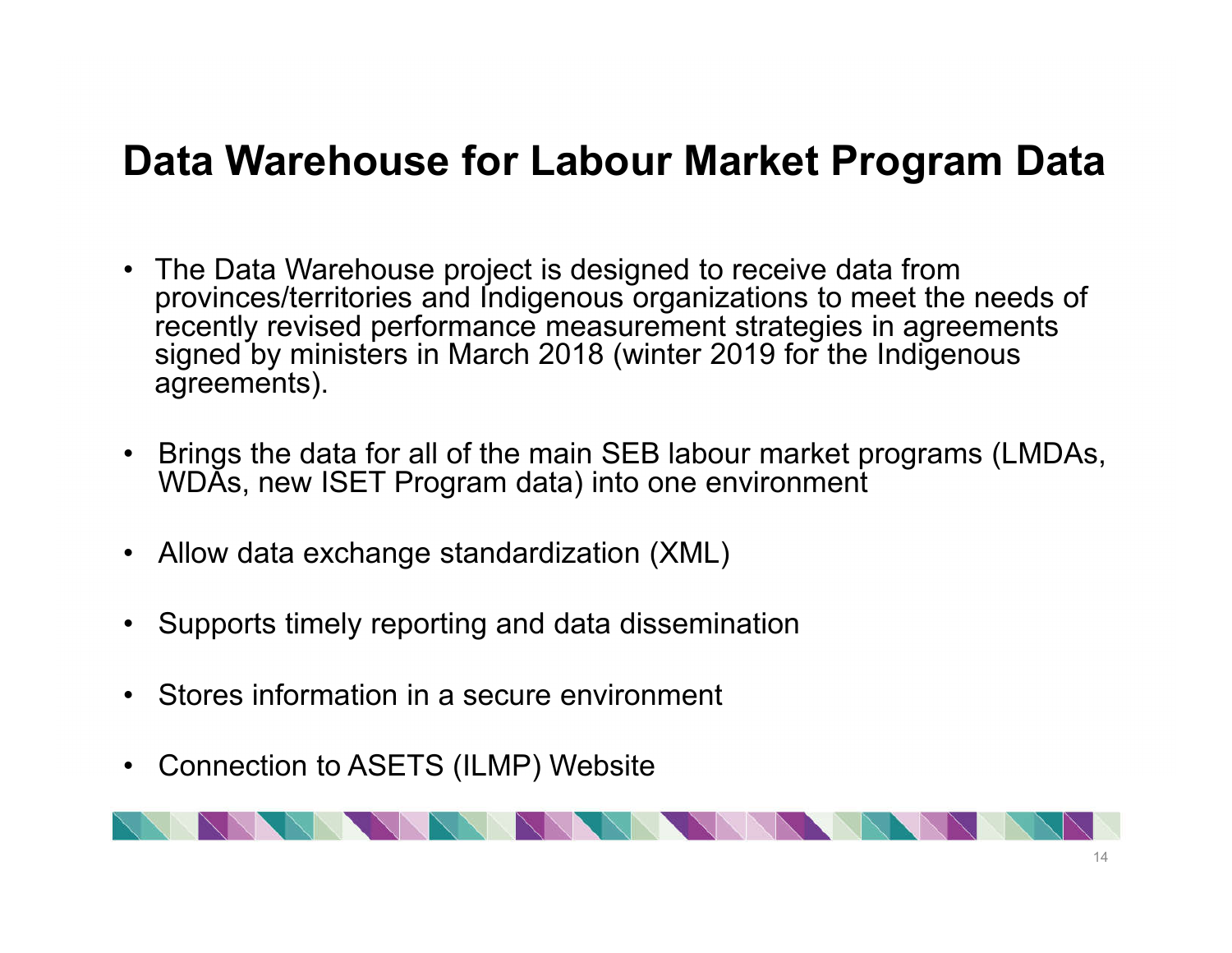#### **Data Warehouse for Labour Market Program Data**



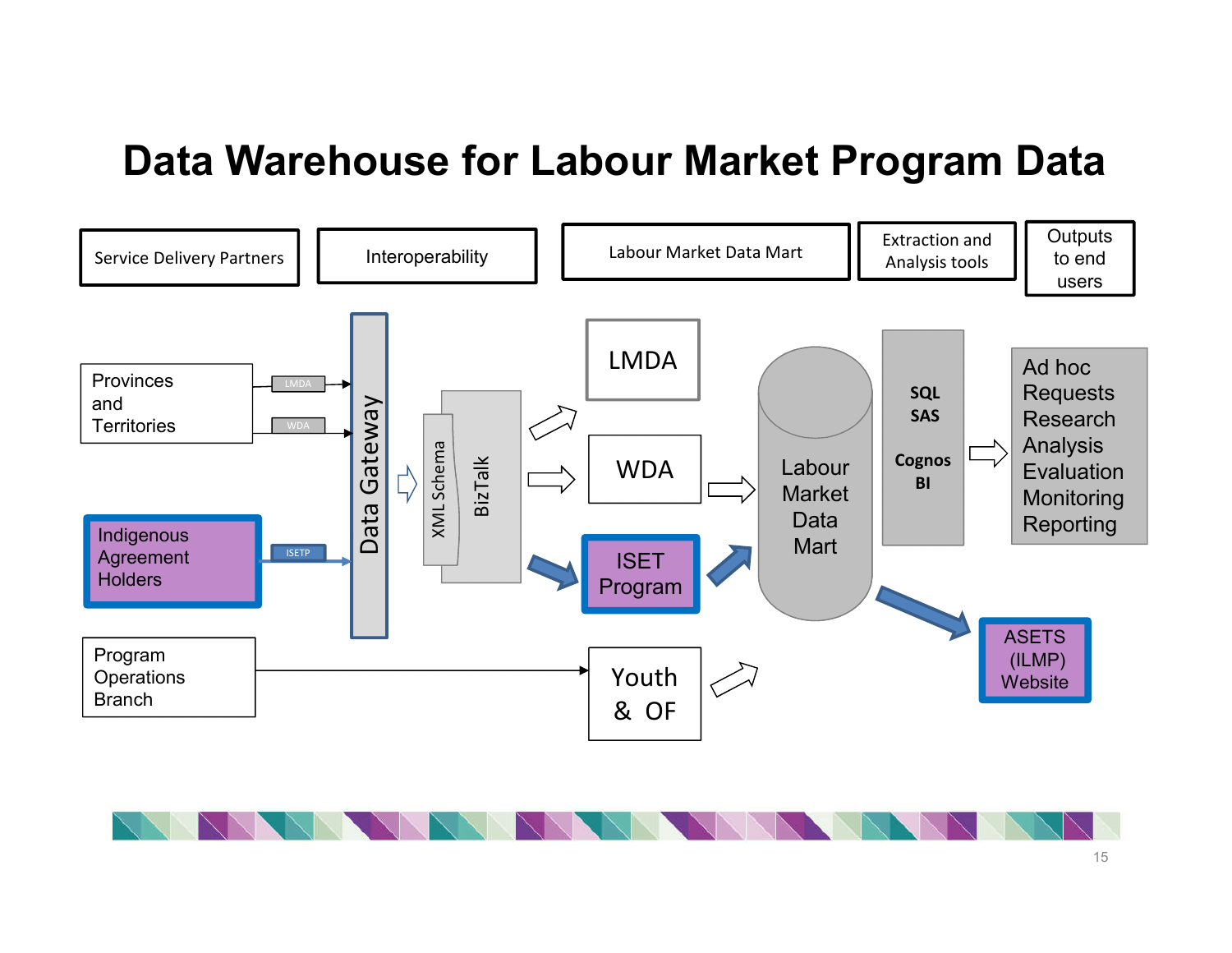

Employment and<br>Social Development Canada Emploi et Développement social Canada



# **ASETS (ILMP) Website**

**Guylaine Girouard**, Consultant, Indigenous Affairs Directorate, ESDC

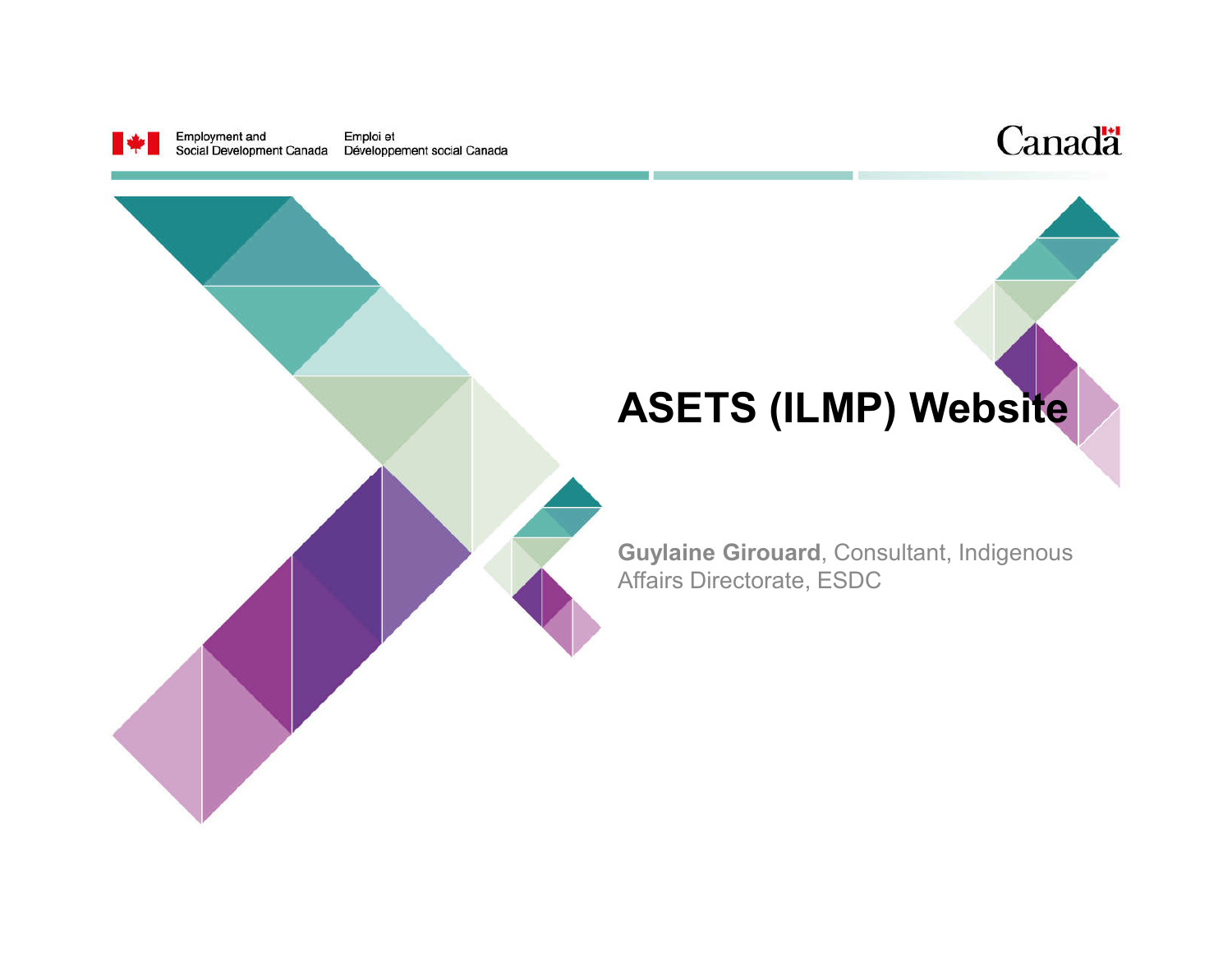# **What is the ASETS (ILMP) website?**

- The ASETS (ILMP) website is a public website that requires a username and password and has a customized reports section that offers users the possibility of generating their own analytical reports.
- These reports summarize the results of all AHRDS, ASETS, ISET Program, SPF and the FNJF Agreement holders across the country since April 1st, 1999.
- With the reports section, the Agreement holders in all provinces and territories are able to evaluate the progress accomplished by their own organizations and the others across Canada.

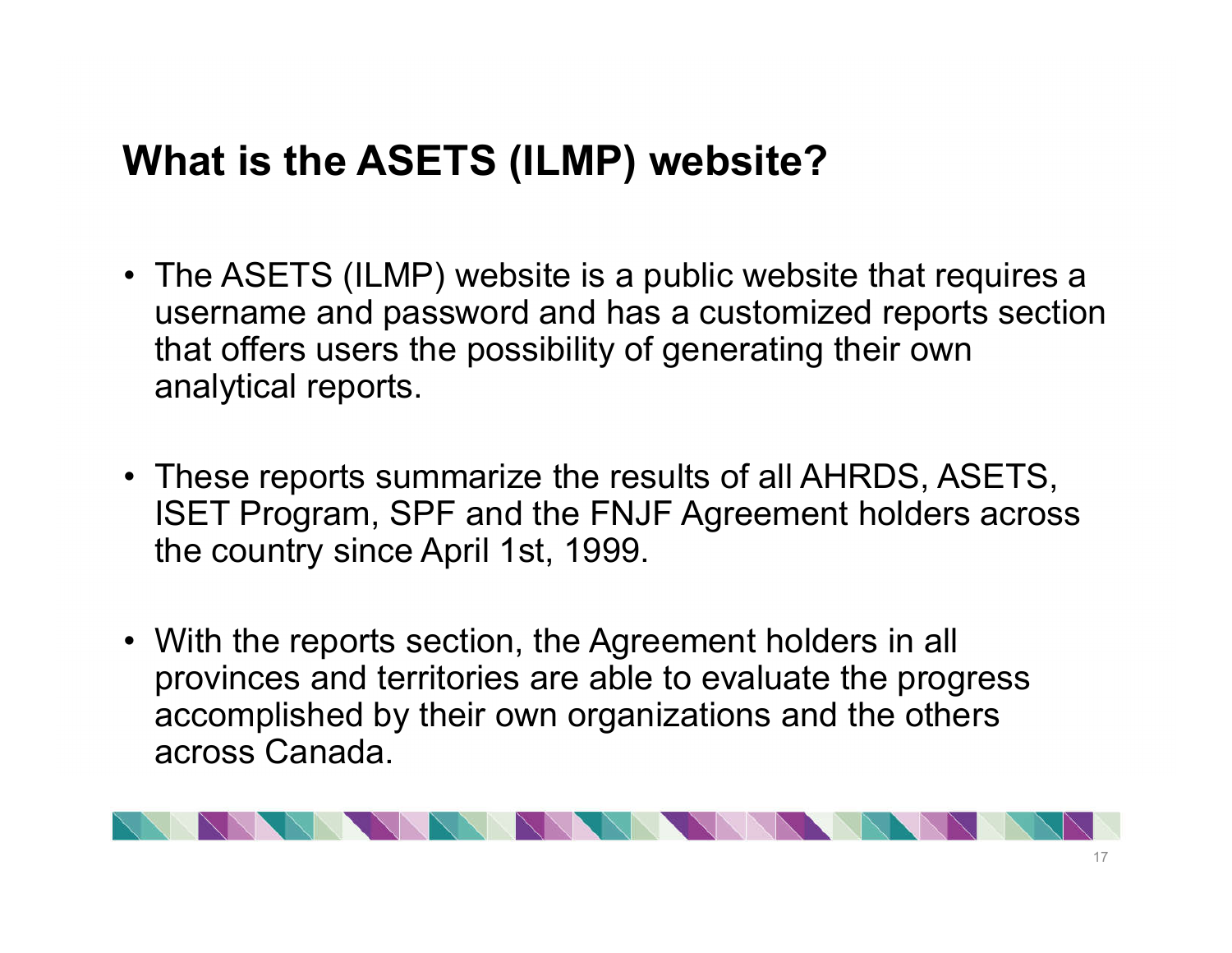# **ASETS (ILMP) website - Main page**

|                       | Government<br>of Canada           | Gouvernement<br>du Canada                                                                                                                                                             |                                                                                                           |                                |                | Search Canada.ca            | Français<br>$\mathbf Q$                                   |
|-----------------------|-----------------------------------|---------------------------------------------------------------------------------------------------------------------------------------------------------------------------------------|-----------------------------------------------------------------------------------------------------------|--------------------------------|----------------|-----------------------------|-----------------------------------------------------------|
| Jobs $\rightarrow$    | Immigration $\blacktriangleright$ | Travel $\star$                                                                                                                                                                        | Business v                                                                                                | Benefits $\blacktriangleright$ | Health $\star$ | Taxes $\blacktriangleright$ | More services v                                           |
|                       | Home → ASETS Internet → Members   |                                                                                                                                                                                       |                                                                                                           |                                |                |                             |                                                           |
|                       |                                   |                                                                                                                                                                                       |                                                                                                           |                                |                |                             | <b>Messages</b>                                           |
| <b>ASETS Internet</b> |                                   |                                                                                                                                                                                       |                                                                                                           |                                |                |                             | <b>Aboriginal Skills and Employment Training Strategy</b> |
| Log Off               |                                   |                                                                                                                                                                                       | (ASETS) website                                                                                           |                                |                |                             |                                                           |
| Account               |                                   |                                                                                                                                                                                       | To request access to the secure systems or to report a problem, please contact your regional coordinator. |                                |                |                             |                                                           |
| Profile               |                                   | <b>New Documents</b>                                                                                                                                                                  |                                                                                                           |                                |                |                             |                                                           |
|                       | <b>Change Password</b>            | • E-mail - National Data Workshop 2019 - Logistics [PDF 112 KB]                                                                                                                       |                                                                                                           |                                |                |                             |                                                           |
| Information           | <b>Agreement Holders</b>          | . Xml Schema For the Indigenous Labour Market Programs (ILMP) - Updated On June 17, 2019<br>· Standard Data File<br>• Interventions Defined for the Aboriginal Labour Market Programs |                                                                                                           |                                |                |                             |                                                           |
| <b>ISET</b>           |                                   |                                                                                                                                                                                       |                                                                                                           |                                |                |                             |                                                           |
| <b>SPF</b>            |                                   | <b>Quick Access</b>                                                                                                                                                                   | • List of the Regional Access Coordinators                                                                |                                |                |                             |                                                           |
| <b>Reports</b>        |                                   | • Reports<br>• ALMP Data Guide                                                                                                                                                        |                                                                                                           |                                |                |                             |                                                           |
|                       | <b>Information Technology</b>     | • The Partnership Handbook                                                                                                                                                            |                                                                                                           |                                |                |                             |                                                           |
| Publications          |                                   | Date modified: 2018-09-11                                                                                                                                                             |                                                                                                           |                                |                |                             |                                                           |
| <b>FAQ</b>            |                                   |                                                                                                                                                                                       |                                                                                                           |                                |                |                             |                                                           |
|                       |                                   |                                                                                                                                                                                       |                                                                                                           |                                |                |                             |                                                           |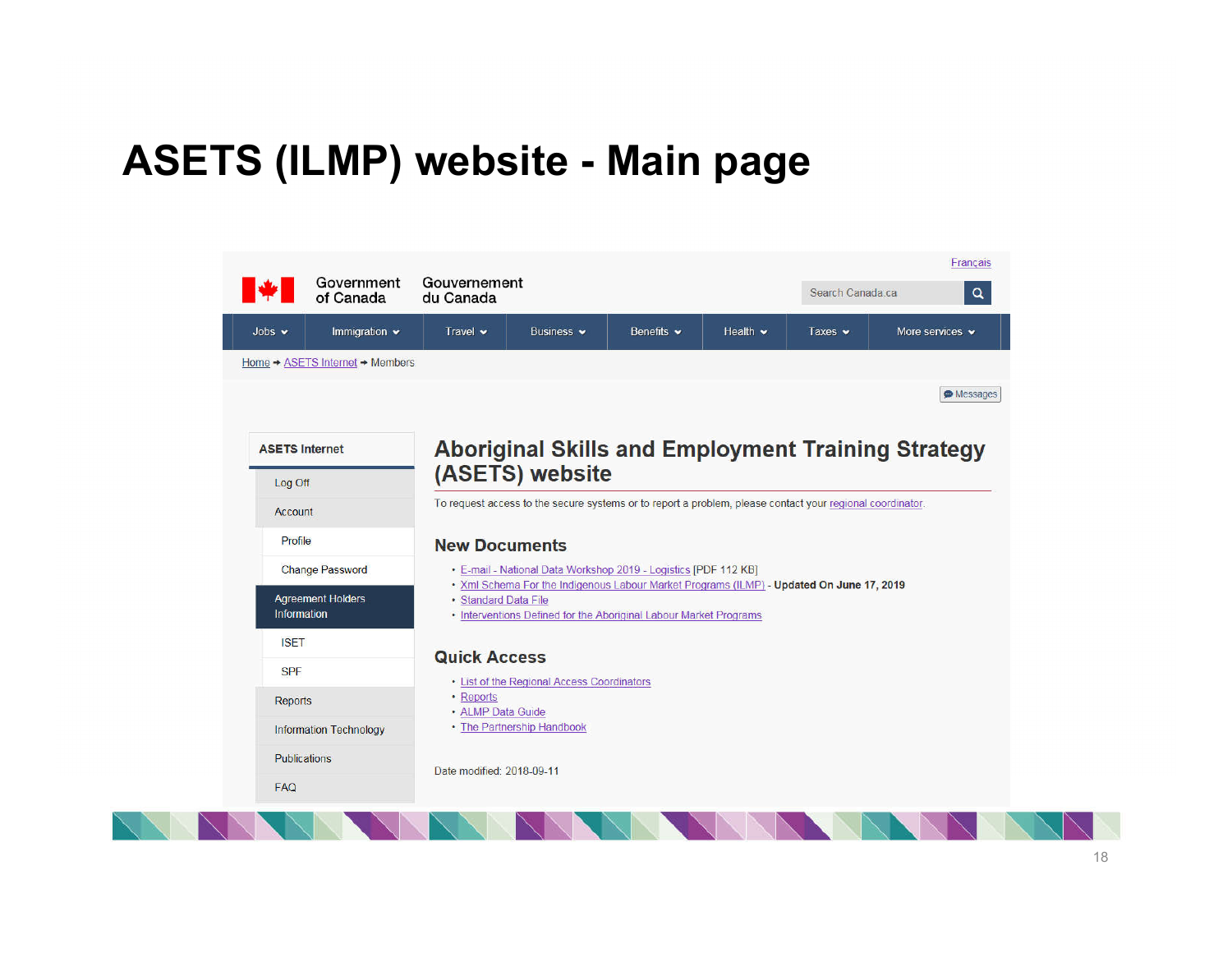#### **ASETS (ILMP) website – Report section**

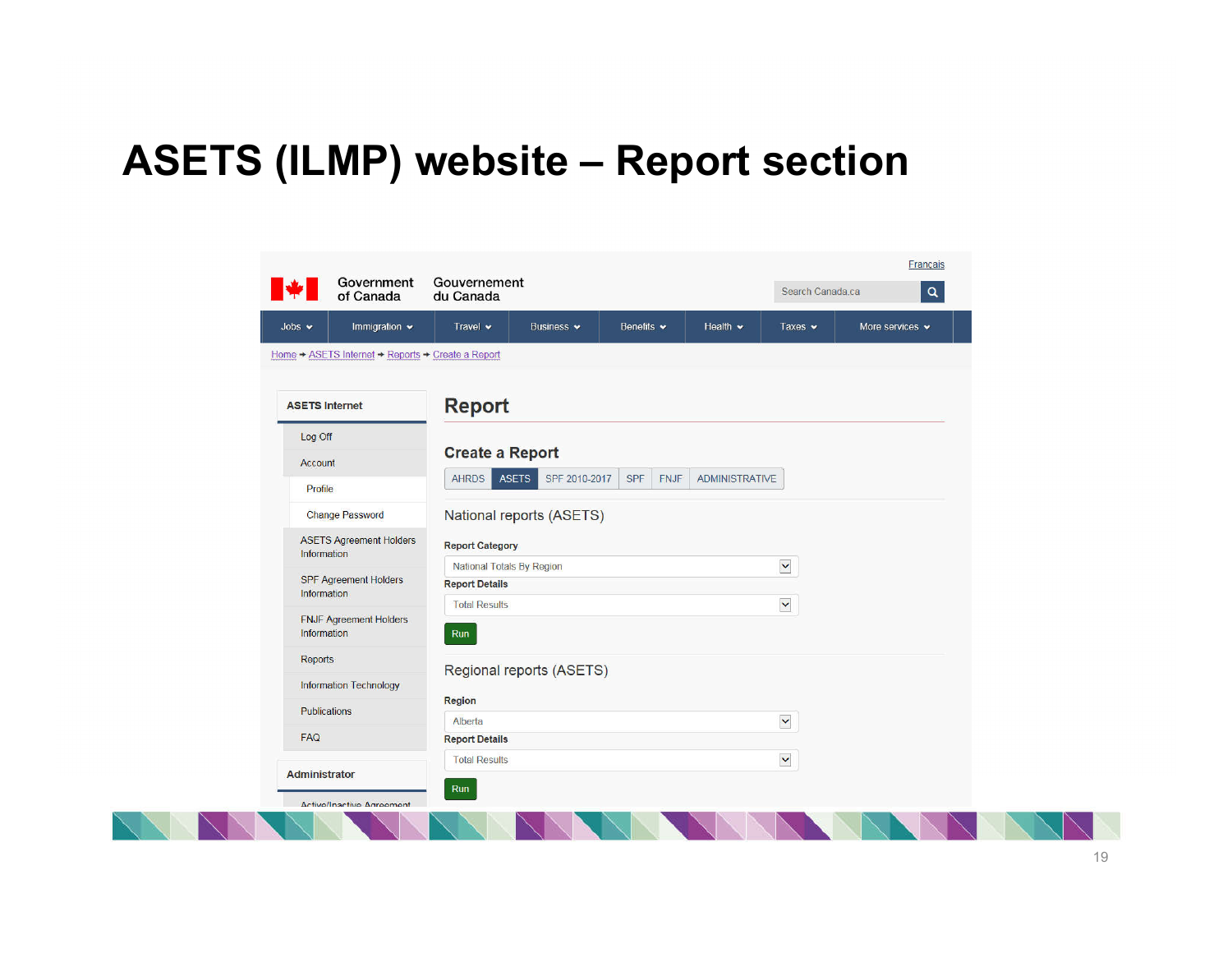

Employment and Emploi et Social Development Canada Développement social Canada



# **Secure ASETS (ILMP)**

**Guylaine Girouard**, Consultant, Indigenous Affairs Directorate, ESDC

**Liz King**, Advisor, Indigenous Affairs Directorate, ESDC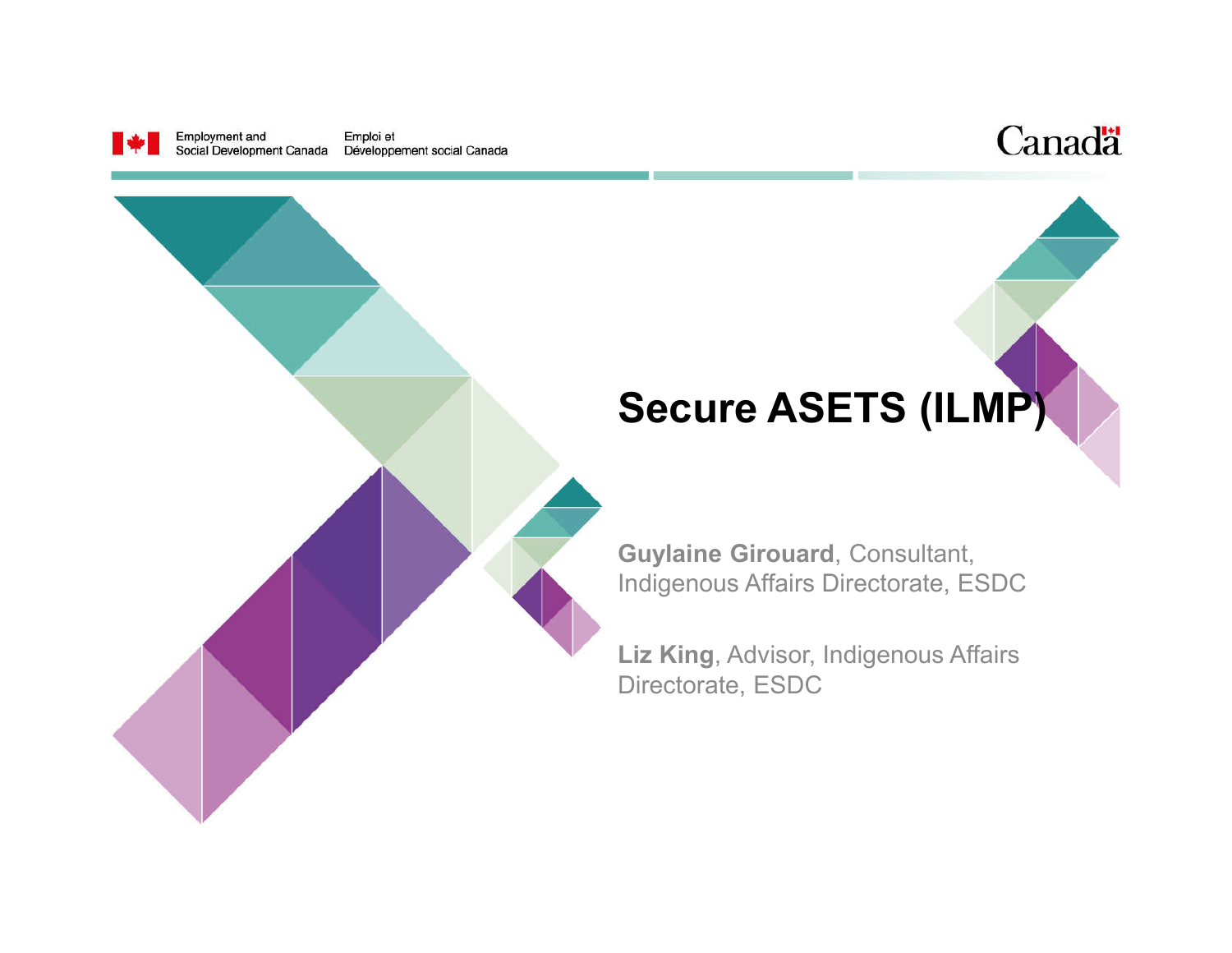## **What is the Secure ASETS (ILMP) website?**

• The Secure ASETS website provides the Social Insurance Number level information of the Status of Action Plans report of the ASETS website. The Agreement holders can use this website to view which client got a result and which one failed one or more validation rules.

|                      | Government<br>Gouvernement<br>of Canada<br>du Canada     |              |  |
|----------------------|----------------------------------------------------------|--------------|--|
|                      | Home + Status of Action Plans Detailed Reports           |              |  |
| <b>ASETS Secured</b> | <b>Status of Action Plans Detailed Reports</b>           |              |  |
| Help                 | SPF 2010-2017 SPF<br>ASETS<br>FNJF                       |              |  |
|                      | <b>Please Select Report Details</b>                      |              |  |
|                      | <b>ASETS Agreement Holders (required)</b>                |              |  |
|                      | Aboriginal Community Careers Employment Services Society | $\checkmark$ |  |
|                      | Years (required)                                         |              |  |
|                      | $\checkmark$<br>$2017 - 2018$                            |              |  |
|                      | Period (required)                                        |              |  |
|                      | $\blacktriangledown$<br>12                               |              |  |
|                      | <b>Category (required)</b>                               |              |  |
|                      | Aggregate Report                                         | $\checkmark$ |  |
|                      | Run                                                      |              |  |
|                      | Report a problem or mistake on<br>this page              |              |  |
|                      | Date modified: 2017-06-29                                |              |  |
|                      | Contact information . Terms and conditions . Privacy     | Canadä       |  |
|                      |                                                          |              |  |